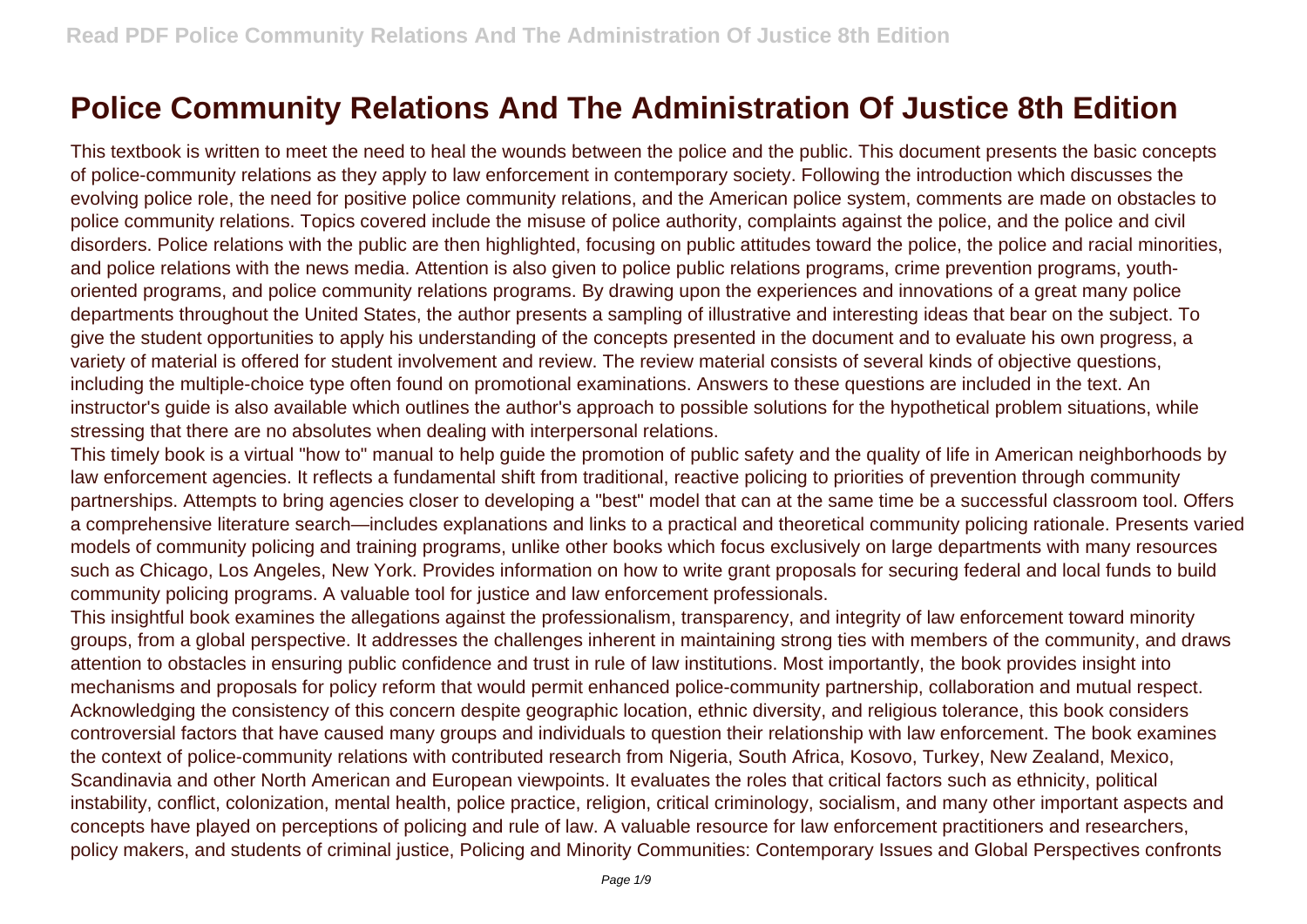crucial challenges and controversies in policing today with quantitative and qualitative research and practical policy recommendations. Substantive--yet accessible--this overview of police-community relations focuses on the importance of, and strategies for, positive interaction in dealing with the many turbulent issues which affect crime control in America today. The book addresses a challenge that all criminal justice practitioners--police, courts, and corrections--must confront...the development and maintenance of meaningful relationships with one another and with the citizens they serve. Topics include police-community relations--an overview; public relations and community relations--a contrast; community policing; the public and the police--a consortium of communities; relations within the police organization; police role concept in a changing society; coping with the human experience of being a cop; the communication process; police discretion and community relations; the media link; special populations and the police; community relations in the context of culture; the dilemmas of dissent and political response; conflict management; and community control--a continuum of participation. For police, court, corrections, and other criminal justice professionals.

For one/two-semester courses on Police/Community Relations, Police and Society, Policing within American Society, or Issues in Policing in two- and four-year and proprietary schools. Substantive yet accessible this overview of police-community relations focuses on the importance of, and strategies for, positive interaction in dealing with the many turbulent issues which affect crime control in America today. It addresses a challenge that all criminal justice practitioners police, courts, and corrections must confront...the development and maintenance of meaningful relationships with one another and with the citizens they serve.

In the Police Pursuit of the Common Good, Dr. Ginger Charles examines the current issues facing law enforcement and marginalized communities. She presents reasons why our police communities appear to be in constant conflict with marginalized communities for the last several years. In the book, she explores the behaviors in the police culture from a social psychological perspective, illustrating the importance of understanding police behaviors in order to change the culture of conflict. It is her experience as a police officer that provides the reader with a unique understanding from inside the police community and as an observer of that community. Dr. Charles concludes with potential solutions to reform and restore the police culture, as well as heal the divide between our communities and the police.

This is the eBook of the printed book and may not include any media, website access codes, or print supplements that may come packaged with the bound book. For courses in Police Community Relations or Community Policing An up-todate, interdisciplinary approach to understanding and practicing positive police-community relations Police-Community Relations and the Administration of Justice, Ninth Edition, continues the theme of citizen participation, emphasizes why it is critical to the effectiveness of the criminal justice system, and addresses the dynamic nature of police-community relations. The book focuses on the importance of and strategies for positive police-community interactions and addresses the internal and external communities the police serve. The text's interdisciplinary approach draws data and discussions from a wide range of disciplines and gives students a well-rounded perspective to help them better understand and practice positive police-community relations. The Ninth Edition includes updated data and references throughout; new ideas for addressing the ongoing changes in police-community relations; new insights on how the police organization fits with the community it serves; enhanced information on the dynamics of policing realities; a look at the different levels of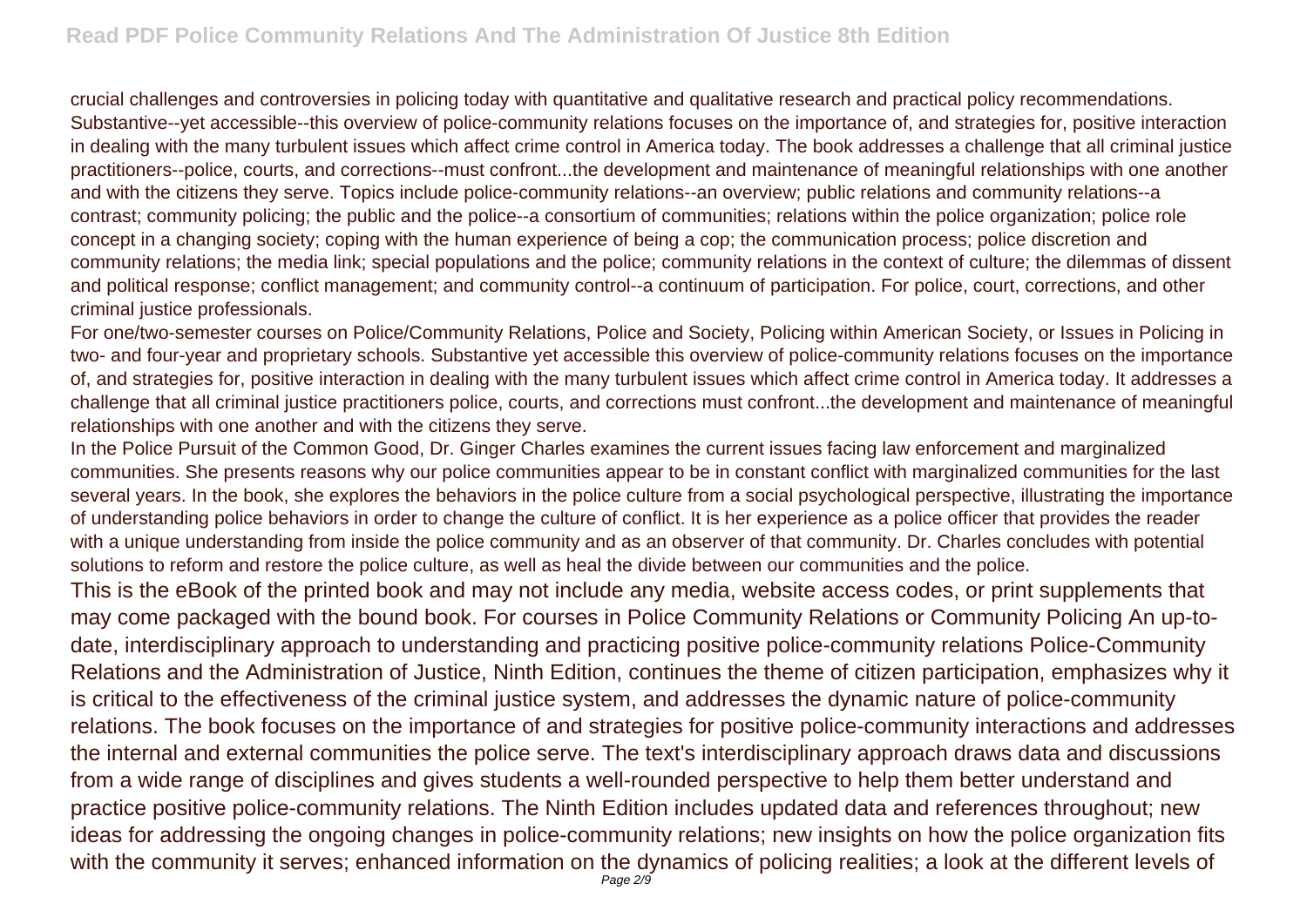communication and how to improve communications; the relationships between the media and the police; and more. The death of Michael Brown at the hands of a white Ferguson police officer has uncovered an apparent legitimacy crisis at the heart of American policing. Some have claimed that de-policing may have led officers to become less proactive. How exactly has the policing of gangs and violence changed in the post-Ferguson era? This book explores this question, drawing on participant observation field notes and in-depth interviews with officers, offenders, practitioners, and community members in a Southern American state. As demands for police reform have once again come into focus following George Floyd's death, this crucial book informs future policing practice to promote effective crime prevention and gain public trust.

This report summarizes a 3-year monitoring effort by the staff of the Western Regional Office of the United States Commission on Civil Rights concerning police-community relations in San Jose, Calif. In 1976, San Jose minority community representatives alleged that law officers used abusive and threatening language, threats of arrest in individuals complained, and deadly force. All too often, they alleged, the victims were the city's minorities. The report describes the background of the problem and community perceptions and the police department response during the period of change between 1976 and 1979. The civil rights staff, which interviewed over 120 persons, including city and law enforcement officials, clergy, public and private agency representatives, and minority community representatives, found that the level of fear, mistrust, and hostility toward the police in San Jose in 1979 did not seem to approximate that of 1976. The staff also found that there was a police department administrative emphasis on courtesy and professional service, a recognizable and definable police-community relations program, and a decrease in the number of officerinvolved shootings. Although minority community relations with police improved, incidents of abuse were still reported. In addition, interviews revealed an unresolved conflict within the police department over whether the department should emphasize law enforcement or service. Footnotes and tabular data are included. Appendixes contain letters from the president and vice-president of the San Jose Peace Officers' Association.

Ideal for allied health and pre-nursing students, Alcamos Fundamentals of Microbiology, Body Systems Edition, retains the engaging, student-friendly style and active learning approach for which award-winning author and educator Jeffrey Pommerville is known. It presents diseases, complete with new content on recent discoveries, in a manner that is directly applicable to students and organized by body system. A captivating art program, learning design format, and numerous case studies draw students into the text and make them eager to learn more about the fascinating world of microbiology. This is a study of the conditions present in an ethnically divided society that affect police-community relations. Interactions between law enforcement officers and citizens in a democratic society inevitably involve conflict. The wise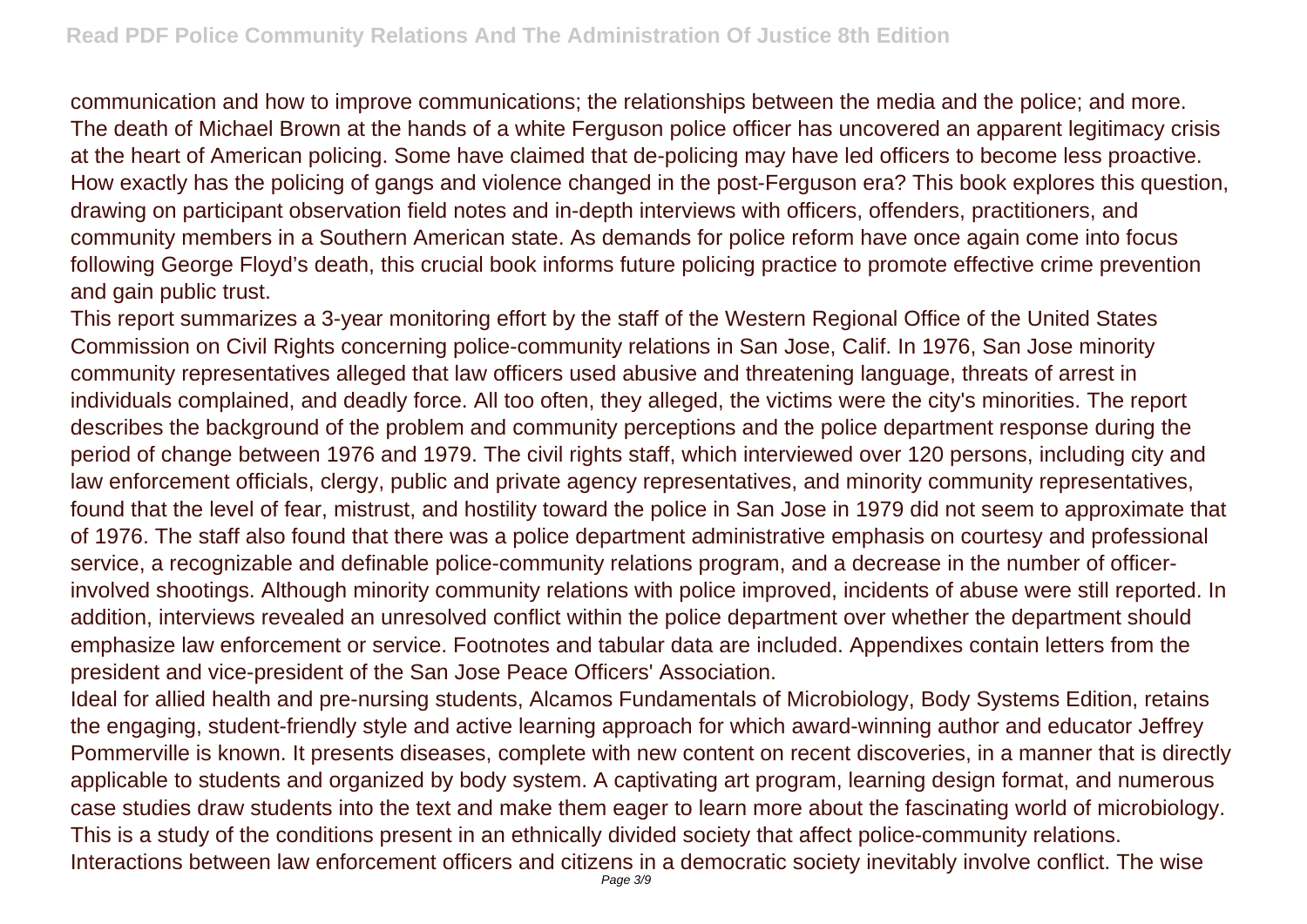law enforcement officer understands this and approaches his or her duty with an eye toward mitigating citizen resentment while still upholding the rule of law. Police officers who understand the nature of conflict and the importance of developing great relationships are the key to improving policing. The goal of this updated volume is to explore the complex nature of the police community relationship, including: Understanding how and why the police have developed over time, the importance of the rule of law, and the critical need for maintaining police-community relations in a democratic society. Understanding the nature of community-oriented policing and its relevancy to police community relations. Identifying the common sources of conflict that the police need to understand and cope with. Understanding the limits of police authority under the law. Defining what is meant by Emotional Intelligence and how it can be developed and enhanced. Understanding a new concept called "Humanistic Policing." Identifying the tactics of conflict management that can be employed by the police. The ability to discuss the perspectives of the African American community and what the police can do to build better relationships with people of color. The ability to discuss the perspectives of the police and why behavior, not racism, drives law enforcement intervention. Patrick J. Solar is a retired police officer who began his career in Sycamore, Illinois in 1981 rising to the rank of lieutenant. He was appointed police chief in Genoa, Illinois in 2003 where he served until 2010. Solar earned a bachelor's degree from Northern Illinois University, a master's degree in Public Administration and a Doctorate in Political Philosophy while employed in policing. He is a 1997 graduate of the FBI National Academy and is currently engaged at the University of Wisconsin-Platteville as an Associate Professor of Criminal Justice.

This book examines the relationship between police, media and the public and analyses the shifting techniques and technologies through which they communicate. In a critical discussion of contemporary and emerging modes of mediatized police work, Lee and McGovern demonstrate how the police engage with the public through a fluid and quickly expanding assemblage of communications and information technologies. Policing and Media explores the rationalities that are driving police/media relations and asks; how these relationships differ (or not) from the ways they have operated historically; what new technologies are influencing and being deployed by policing organizations and police public relations professionals and why; how operational policing is shaping and being shaped by new technologies of communication; and what forms of resistance are evident to the manufacture of preferred images of police. The authors suggest that new forms of simulated and hyper real policing using platforms such as social media and reality television are increasingly positioning police organisations as media organisations, and in some cases enabling police to bypass the traditional media altogether. The book is informed by empirical research spanning ten years in this field and includes chapters on journalism and police, policing and social media, policing and reality television, and policing resistances. It will be of interest to those researching and teaching in the fields of Criminology, Policing and Media, as well as police and media professionals.

The purpose of this text is to provide a resource for training police officers in the complexity of community and human relations. The text recognizes that law enforcement is faced with the need to develop line officers who are capable of not only enforcing the law but also of Page 4/9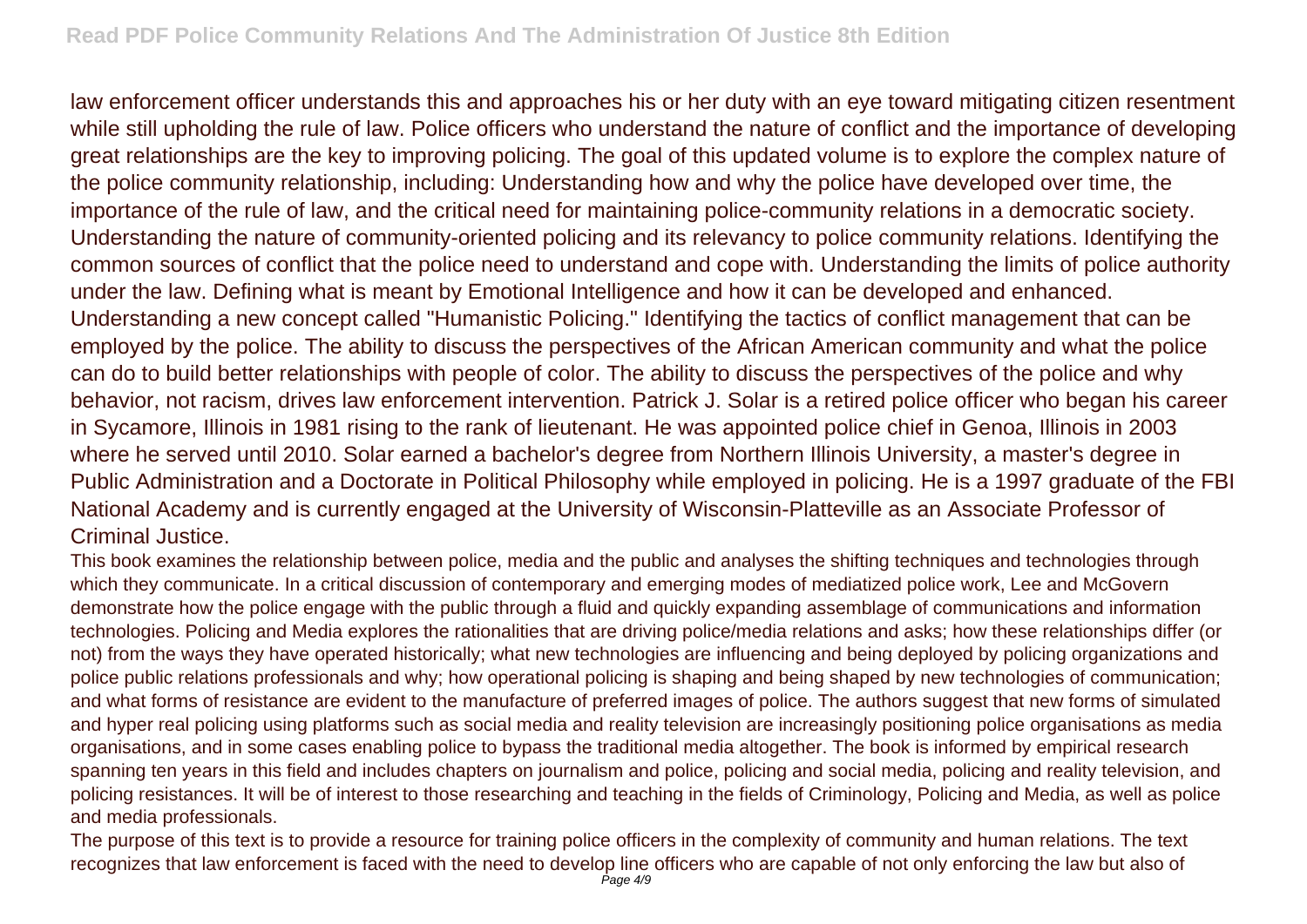participating in the resolution of social problems associated with crime. The text approaches social problems from the point of view that police are primarily responsible for enforcing law and only indirectly responsible for the resolution of social problems. The authors acknowledge the importance of strengthening police-community relationships. Such relationships have a direct bearing on the character of life in cities and on a community's ability to maintain stability and solve its problems. At the same time, a police department's ability to deal with crime depends to a large extent upon its relation with citizens. Since a community's attitude toward the police is influenced by the actions of individual officers, courteous and tolerant behavior by police officers in their contacts with citizens is essential. If law enforcement programs ignore the conditions that motivate the behavior of minority groups, especially in cities, police officers will continue to act in ways that invite hostility, anger, and violence. The text discusses the effect of social problems on law enforcement, equal justice for minority groups, social change and community tension, implications of group behavior for law enforcement, the link between attitudes and prejudices and the police, and community and human relations. References, charts, and figures.

Col. KL Williams, Veteran Police Officer, speaks the truth on the Erosion of Trust between the Police and the Communities they serve. In order to build bridges between the Police and the Community we must work together. Col. KL Williams has trained thousands of police officers across America, as well as facilitated numerous town hall events. His mission is to promote and inspire positive change in those communities that have had an adverse relationship with law enforcement. POLICE CULTURE MUST EVOLVE. As SEEN ON CNN and HBO. This textbook discusses the role of community-oriented policing, including the police image, public expectations, ethics in law enforcement, community wellness, civilian review boards, and what the community can do to help decrease crime rates. In addition, the author covers basic interpersonal skills and how these might vary according to the race, sex, age, and socioeconomic group with which the officer is interacting. Finally, students learn how to initiate new programs in a community, from the planning process and community involvement to dealing with management and evaluating program success.

For courses in Police and Community Relations, Community Policing, and Introduction to Law Enforcement. The latest edition of this leading book presents a comprehensive introduction to community policing, one of the most significant recent trends in policing. At the same time, the book also covers the important transition from traditional practices in police-community relations. Most important, the book also focuses on the latest issues related to community policing.

The police are perhaps the most visible representation of government. They are charged with what has been characterized as an "impossible" mandate -- control and prevent crime, keep the peace, provide public services -- and do so within the constraints of democratic principles. The police are trusted to use deadly force when it is called for and are allowed access to our homes in cases of emergency. In fact, police departments are one of the few government agencies that can be mobilized by a simple phone call, 24 hours a day, 7 days a week. They are ubiquitous within our society, but their actions are often not well understood. The Oxford Handbook of Police and Policing brings together research on the development and operation of policing in the United States and elsewhere. Accomplished policing researchers Michael D. Reisig and Robert J. Kane have assembled a cast of renowned scholars to provide an authoritative and comprehensive overview of the institution of policing. The different sections of the Handbook explore policing contexts, strategies, authority, and issues relating to race and ethnicity. The Handbook also includes reviews of the research methodologies used by policing scholars and considerations of the factors that will ultimately shape the future of policing, thus providing persuasive insights into why and how policing has developed, what it is today, and what to expect in the future. Aimed at a wide audience of scholars and students in criminology and criminal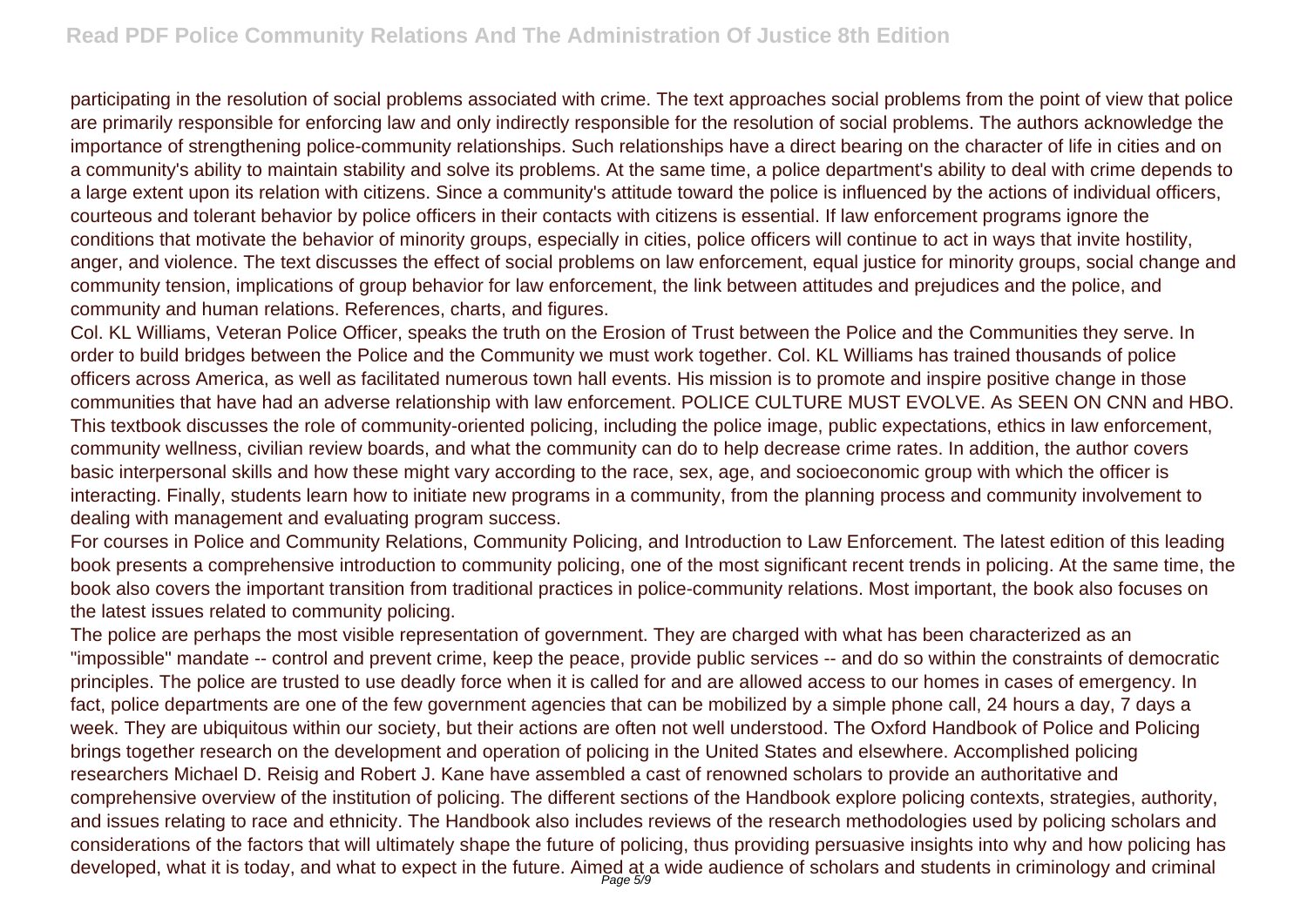justice, as well as police professionals, the Handbook serves as the definitive resource for information on this important institution. This book is written by a veteran police officer for current and future police officers as well as anyone who is seeking a deeper understanding of the role of the police in our American society. Comprehensive learning outcomes include: \* The ability to discuss what is meant by, and the need for, the rule of law. \* Knowledge of how and why the police have developed over time and the critical need for maintaining policecommunity relations in a democratic society. \* Discuss what is really meant by community-oriented policing and its relevancy with regard to police community relations. \* Identify the common sources of conflict that the police need to understand and cope with. \* Define what is meant by Emotional Intelligence and how it can be developed and enhanced. \* Describe what is meant by Humanistic Policing, a concept that takes the police beyond the limits of community-oriented policing. \* Identify the tactics of conflict management that can be employed by the police. \* Discuss the perspectives of the African American community and what the police can do to build better relationships with people of color. Abundant instructor resources will accompany the book including specific chapter learning outcomes, key terms, questions for discussion, power point presentations, and chapter tests.

Police Community Relations and the Administration of JusticePearson

Police-Community Relations and the Administration of Justice, 8/e,continues the theme of citizen participation and emphasizes why it is critical to the effectiveness of the criminal justice system. It focuses on the importance of and strategies for positive police-community interactions and addresses the internal and external communities the police serve. The text's interdisciplinary approach draws data and discussions from a wide range of disciplines and gives students a well-rounded perspective to help them better understand and practice positive police-community relations.

This book provides an overview of police-community relations. First, this book examines elderly people and some of their concerns. To best serve the public, the police must understand the concerns of the public. Second, this book discusses various criminal theories and their limitations. Theories are effective for understanding problems and for solving the problems. However, every theory has a limitation. Third, this book discusses ethical systems and police department orientations, which are used to judge good police officer behavior. Fourth, this book discusses communication, deviance, and dealing with disadvantaged individuals. Fifth, this book discusses hot spots, crime prevention through environmental design, community policing, and community intervention. Finally, this book discusses how to estimate the implementation of a police-community relations program and provides several examples of how to evaluate a program via academic research.

An array of techniques, procedures and operational quidelines designed to enable police departments to implement effective community relations projects. This handbook is one of a series of prescriptive packages intended to provide criminal justice administrators with both background information and operational guidelines in selected program areas. This report represents an effort to identify various police operational and organizational practices specifically aimed at the improvement of police-community relations. Through site visits, personal interviews and a survey of the available literature, the author became acquainted with various innovative programs aimed at improving policecommunity relations. The general strategy recommended emphasizes the need for stressing improved community relations in all major police activities. It presents operational guidelines in the areas of policy administration, field operations, training, personnel procedures, and conflict management. The author concludes that the most critical elements in determining success in such a program are a strong administrative commitment and good police-community relations practices throughout all major police functions.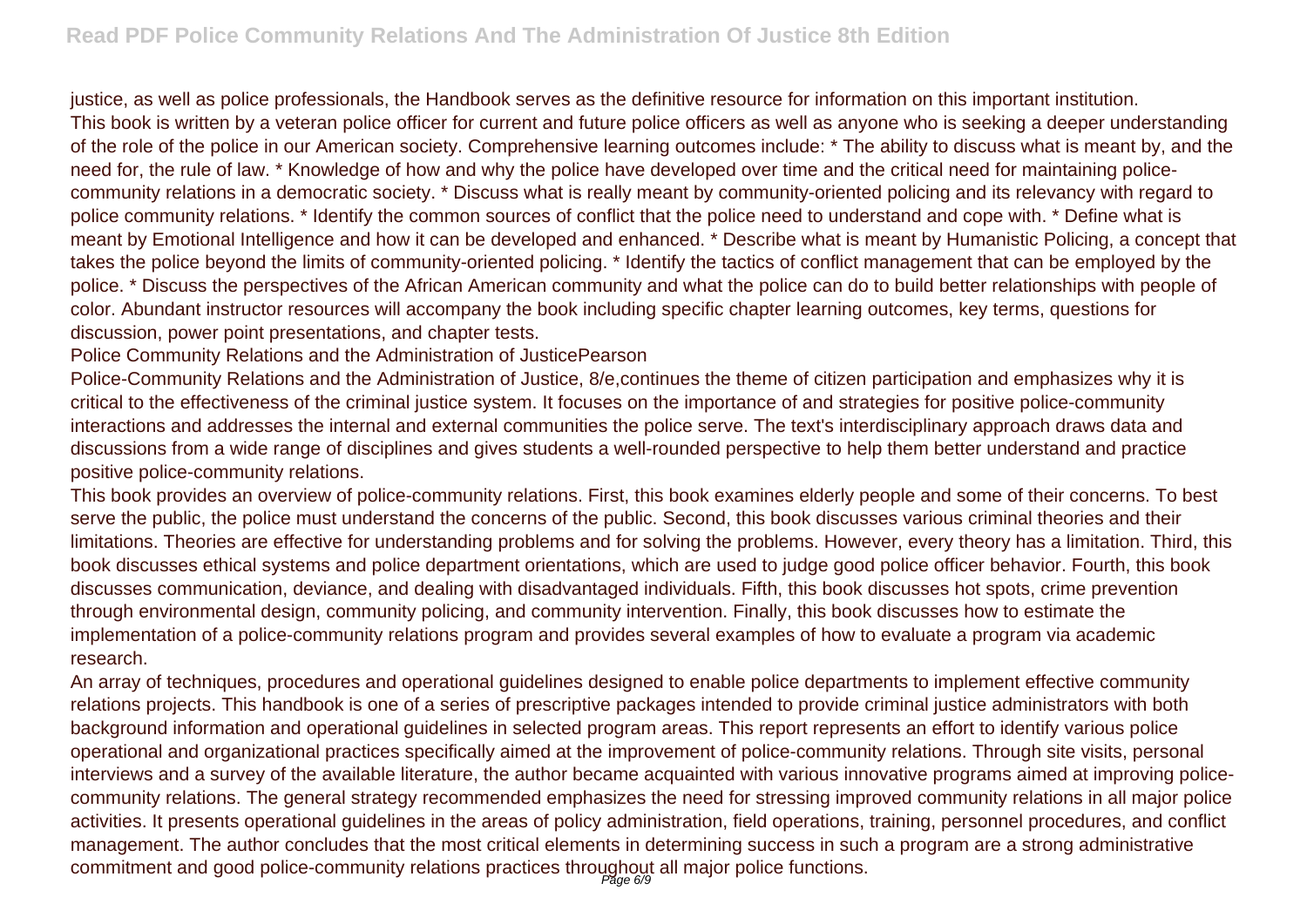A Virtual Vault of Valuable Tips That Can Change Everything!- Dig deep into the core of your agency- Learn to identify and deal with "problem cops" before they become a liability- Tap other police leaders' experiences to help improve your performance- Improve communication within your agency- Effect departmental change- Dramatically improve your evaluation process For courses in Police Community Relations or Community Policing An up-to-date, interdisciplinary approach to understanding and practicing positive police-community relations Police-Community Relations and the Administration of Justice, Ninth Edition, continues the theme of citizen participation, emphasizes why it is critical to the effectiveness of the criminal justice system, and addresses the dynamic nature of police-community relations. The book focuses on the importance of and strategies for positive police-community interactions and addresses the internal and external communities the police serve. The text's interdisciplinary approach draws data and discussions from a wide range of disciplines and gives students a well-rounded perspective to help them better understand and practice positive police-community relations. The Ninth Edition includes updated data and references throughout; new ideas for addressing the ongoing changes in police-community relations; new insights on how the police organization fits with the community it serves; enhanced information on the dynamics of policing realities; a look at the different levels of communication and how to improve communications; the relationships between the media and the police; and more. A collection of 45 articles dealing with the context of police community relations, the police role, tensions and conflicts, policecommunity interaction, and improvement of police community relations. The articles selected for this anthology tend to support the position that police community relations should not be treated administratively within the police department as a separate unit. Instead, it is suggested that every officer be held accountable for relating with citizens. Among the specific topics addressed in this text are definitions of police community relations, the ways in which police respond to the multitude of demands from the community, standards and goals of policing, and the ways in which the community affects police systems. Also examined are the tensions between police and other criminal justice agencies, police corruption, typical police community relations programs, and police productivity and accountability.

The Stop is written for ALL Americans. It transcends race and religion with the common sense message of respect that is reinforced over and over with real life examples that are instructive to all walks of life.

Provides a critical understanding and evaluation of police tactics and the use of force Police violence has historically played an important role in shaping public attitudes toward the government. Community trust and confidence in policing have been undermined by the perception that officers are using force unnecessarily, too frequently, or in problematic ways. The use of force, or harm suffered by a community as a result of such force, can also serve as a flashpoint, a spark that ignites long-simmering community hostility. In Evaluating Police Uses of Force, legal scholar Seth W. Stoughton, former deputy chief of police Jeffrey J. Noble, and distinguished criminologist Geoffrey P. Alpert explore a critical but largely overlooked facet of the difficult and controversial issues of police violence and accountability: how does society evaluate use-of-force incidents? By leading readers through answers to this question from four different perspectives—constitutional law, state law, administrative regulation, and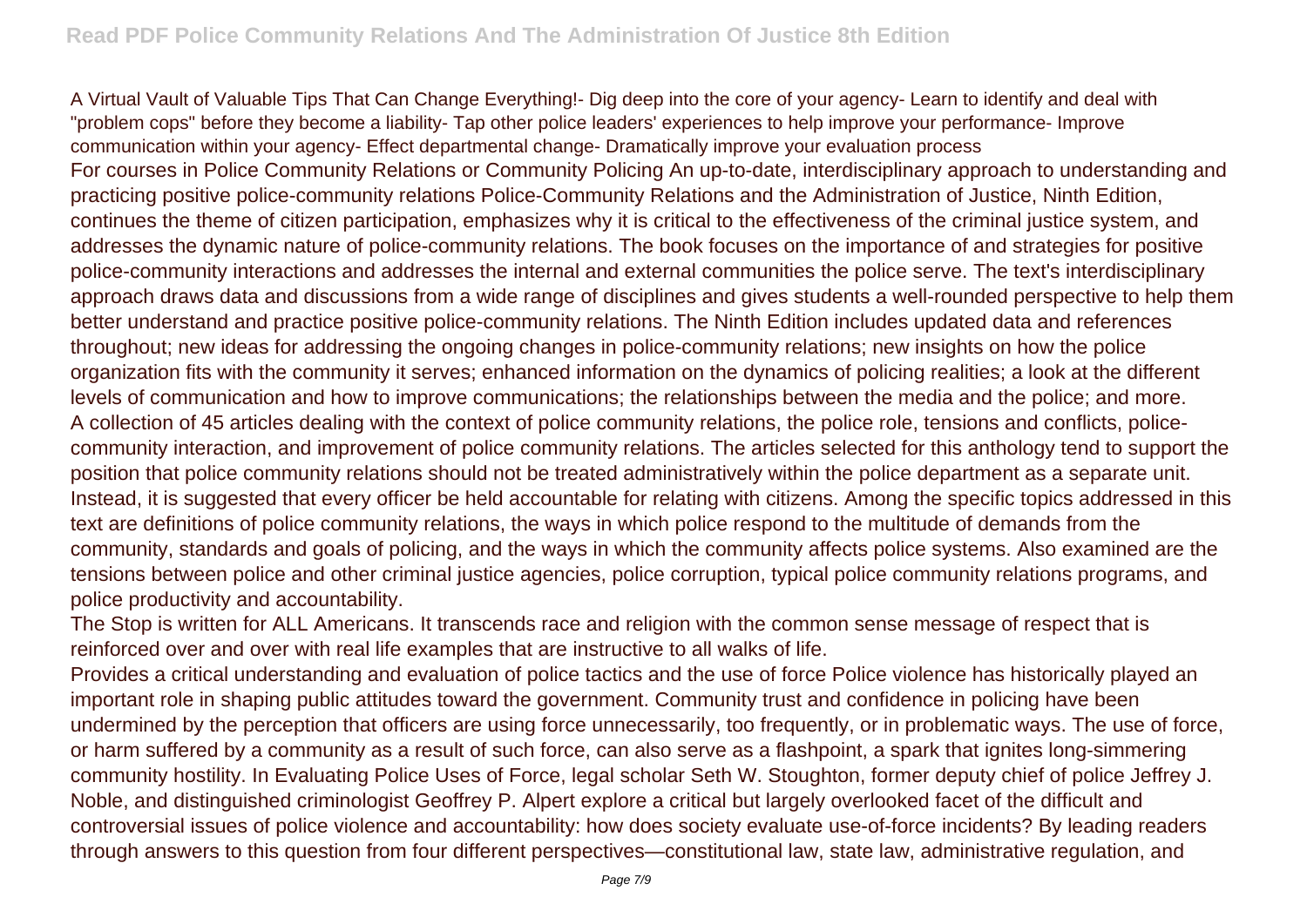community expectations—and by providing critical information about police tactics and force options that are implicated within those frameworks, Evaluating Police Uses of Force helps situate readers within broader conversations about governmental accountability, the role that police play in modern society, and how officers should go about fulfilling their duties. Proactive policing, as a strategic approach used by police agencies to prevent crime, is a relatively new phenomenon in the United States. It developed from a crisis in confidence in policing that began to emerge in the 1960s because of social unrest, rising crime rates, and growing skepticism regarding the effectiveness of standard approaches to policing. In response, beginning in the 1980s and 1990s, innovative police practices and policies that took a more proactive approach began to develop. This report uses the term "proactive policing" to refer to all policing strategies that have as one of their goals the prevention or reduction of crime and disorder and that are not reactive in terms of focusing primarily on uncovering ongoing crime or on investigating or responding to crimes once they have occurred. Proactive policing is distinguished from the everyday decisions of police officers to be proactive in specific situations and instead refers to a strategic decision by police agencies to use proactive police responses in a programmatic way to reduce crime. Today, proactive policing strategies are used widely in the United States. They are not isolated programs used by a select group of agencies but rather a set of ideas that have spread across the landscape of policing. Proactive Policing reviews the evidence and discusses the data and methodological gaps on: (1) the effects of different forms of proactive policing on crime; (2) whether they are applied in a discriminatory manner; (3) whether they are being used in a legal fashion; and (4) community reaction. This report offers a comprehensive evaluation of proactive policing that includes not only its crime prevention impacts but also its broader implications for justice and U.S. communities.

Police-citizen relations are in the public spotlight following outbursts of anger and violence. Such clashes often happen as a response to fatal police shootings, racial or ethnic discrimination, or the mishandling of mass protests. But even in such cases, citizens' assessment of the police differs considerably across social groups. This raises the question of the sources and impediments of citizens' trust and support for police. Why are police-citizen relations much better in some countries than in others? Are police-minority relations doomed to be strained? And which police practices and policing policies generate trust and legitimacy? Research on police legitimacy has been centred on US experiences, and relied on procedural justice as the main theoretical approach. This book questions whether this approach is suitable and sufficient to understand public attitudes towards the police across different countries and regions of the world. This volume shows that the impact of macro-level conditions, of societal cleavages, and of state and political institutions on police-citizen relations has too often been neglected in contemporary research. Building on empirical studies from around the world as well as cross-national comparisons, this volume considerably expands current perspectives on the sources of police legitimacy and citizens' trust in the police. Combining the analysis of microlevel interactions with a perspective on the contextual framework and varying national conditions, the contributions to this book illustrate the strength of a broadened perspective and lead us to ask how specific national frameworks shape the experiences of policing.